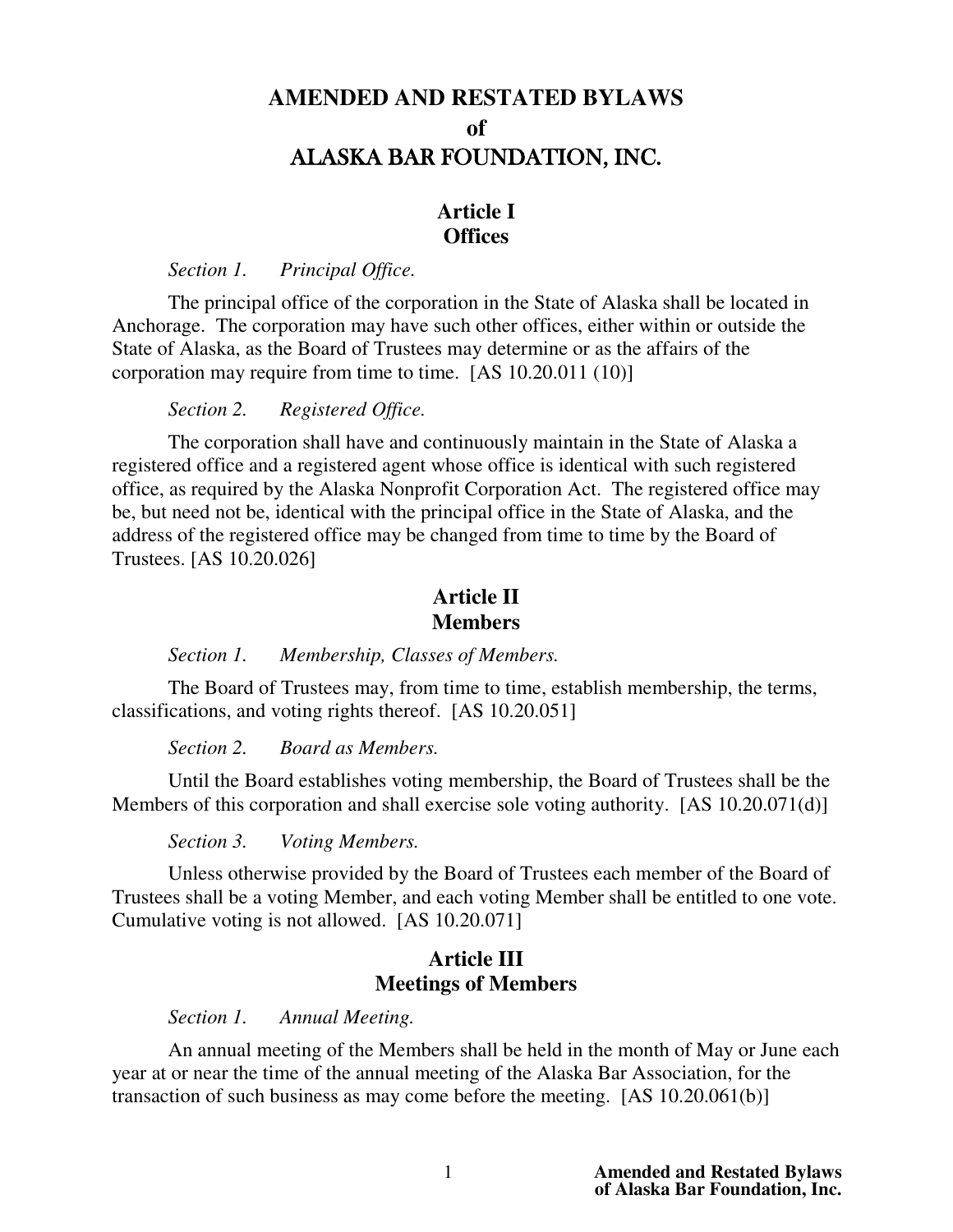# *Section 2. Special Meetings.*

 Special meetings of the Members may be called by the President, the Board of Trustees, or if there are voting Members other than the Board of Trustees, by not less than one-twentieth of the Members having voting rights. [AS 10.20.061(c)]

### *Section 3. Place of Meeting.*

The Board of Trustees may designate any place, either within or without the State of Alaska, as the place of meeting for any special meeting called by the Board of Trustees. If no designation is made or if a special meeting be otherwise called, the place of meeting shall be the registered office of the corporation in the State of Alaska; but if all of the Members shall meet at any time and place, either within or outside the State of Alaska, and consent to the holding of a meeting, such meeting shall be valid without call or notice, and at such meeting any corporate action may be taken. [AS 10.20.061(a)]

### *Section 4. Notice of Meetings.*

 Written notice stating the place, day and hour of any meeting of Members shall be delivered, either personally or by mail, to each Member entitled to vote at such meeting, within the time specified in the call of the meeting or, if no time is specified, then not less than ten nor more than fifty days before the date of such meeting, by or at the direction of the President, or the Secretary, or the officers or persons calling the meeting. In case of a special meeting or when required by statute or by these Bylaws, the purpose of purposes for which the meeting is called shall be stated in the notice. If mailed, the notice of a meeting shall be deemed to be delivered when deposited in the United States mail addressed to the Member at his address as it appears on the records of the corporation, with postage thereon prepaid. [AS 10.20.066]

### *Section 5. Informal Action by Members.*

 Any action required by law to be taken at a meeting of the Members, or any action which may be taken at a meeting of Members, may be taken without a meeting if a consent in writing, setting forth the action so taken, shall be signed by all of the Members entitled to vote with respect to the subject matter thereof. [AS 10.20.695] Action may also be by mail vote of the Members. [AS 10.20.071]

### *Section 6. Quorum*.

 If there are Members other than the Board of Trustees, the Members holding onetenth of the votes which may be cast by the Members shall constitute a quorum; otherwise a majority of the Members shall constitute a quorum. If a quorum is not present at any meeting of Members, a majority of the Members present may adjourn the meeting from time to time without further notice. Once a quorum has been established, no departure of a Member or Members shall defeat the quorum, and Members remaining may conduct business in the continued presence of the quorum once established. [AS 10.20.075; .076]

#### *Section 7. No Proxies.*

No attendance or voting by proxy is allowed. [AS 10.20.071(b)]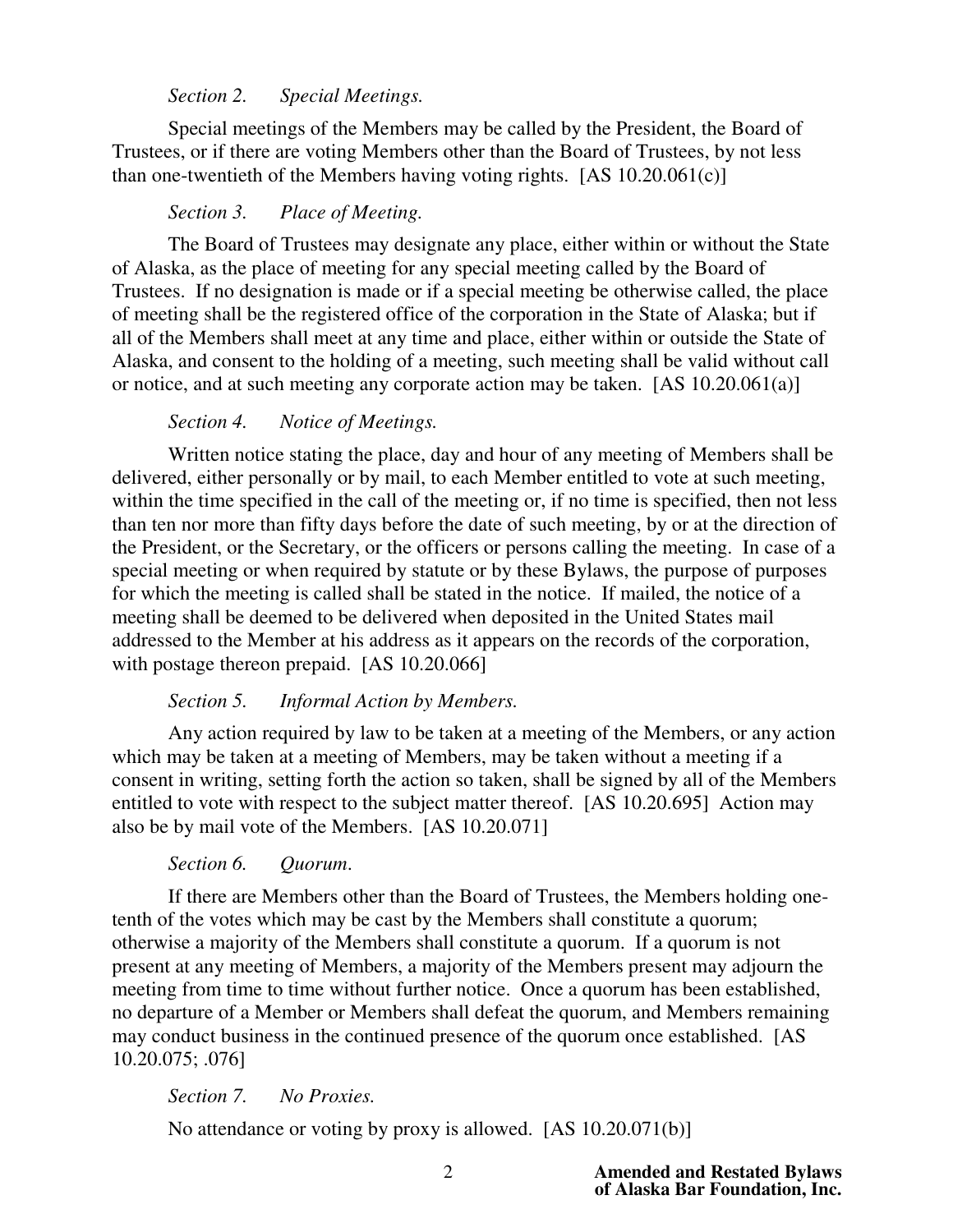*Section 8. Manner of Acting.*

 A majority of the votes entitled to be cast on a matter to be voted upon by the Members present at a meeting at which a quorum is present or the vote of a majority of a quorum of Members, if voting is by mail, shall be necessary for the adoption of the matter unless a greater proportion is required by law or by these Bylaws. [AS 10.20.075; .076]

*Section 9. Voting by Mail.*

A vote of the Members may be conducted by mail in such manner as the Board of Trustees shall determine. [AS 10.20.071]

# **Article IV Board of Trustees**

*Section 1. General Powers.*

 The affairs of the corporation shall be managed by its Board of Directors, which shall be called its Board of Trustees. [AS 10.20.081]

*Section 2. Number, Tenure, and Qualifications.*

The number of Trustees, which may never be less than three, shall be seven:

A. Five shall be active members of the Alaska Bar Association; one residing in the First Judicial District, one residing in the Second or Fourth Judicial District, two residing in the Third Judicial District, and one residing anywhere in the State of Alaska. These trustees shall serve staggered three-year terms, and shall serve no more than two continuous terms.

B. One shall be a non-lawyer member of the business community of Alaska, who shall serve a three-year term, and shall serve no more than two continuous terms.

C. One shall be a non-lawyer member of the Alaskan public citizenry at large, who shall serve a three-year term, and shall serve no more than two continuous terms.

D. The Executive Director of the Alaska Bar Association is an ex-officio member.

No amendment of these Bylaws reducing the number of Trustees shall reduce the terms of any incumbent Trustee. The Board of Trustees may, by resolution, establish qualifications for persons to serve as Trustees. [AS 10.20.086; .091]

*Section 3. Nomination and Appointment.*

The Board of Trustees may establish the criteria of membership of the Board, as well as the terms, classifications, and voting rights thereof, so long as the provisions of Section 2 of this Article are followed. The Board of Trustees may appoint the members of the Board.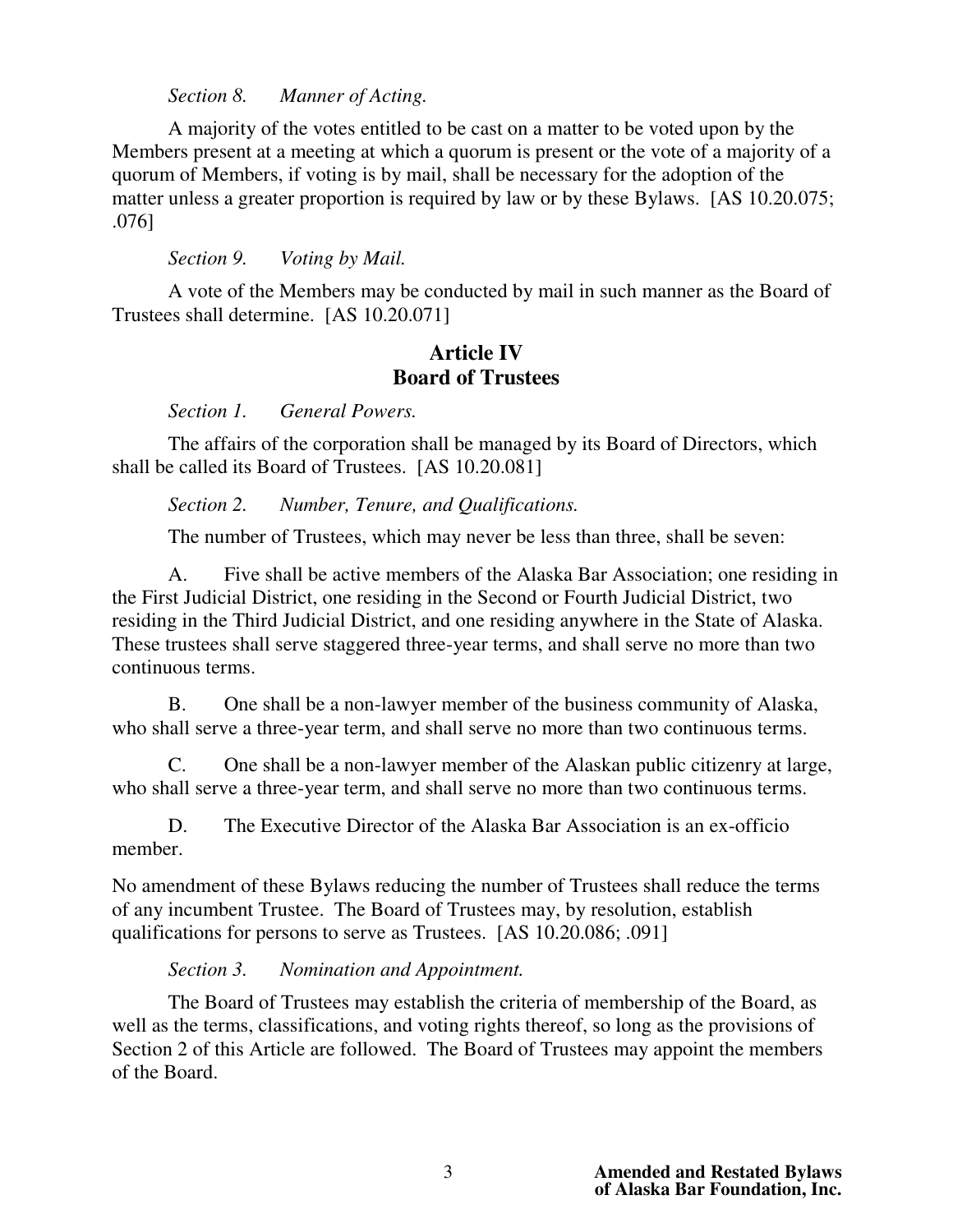### *Section 4. Regular Meetings.*

A regular annual meeting of the Board of Trustees shall be held without other notice than this Bylaw, immediately after, and at the same place as, the annual meeting of Members. The Board of Trustees may provide by resolution the time and place, either within or outside the State of Alaska, for the holding of additional regular meetings of the Board without other notice than such resolution. [AS 10.20.116]

### *Section 5. Special Meetings.*

 Special meetings of the Board of Trustees may be called by or at the request of the President or any two Trustees. The person or persons authorized to call special meetings of the Board may fix any place, either within or outside the State of Alaska, as the place for holding any special meeting of the Board called by them. [AS 10.20.116]

### *Section 6. Notice.*

Notice of any special meeting of the Board of Trustees shall be given at least seven days previously thereto by written notice delivered personally or sent by mail or telegram or other electronic means to each Trustee at his/her address as shown by the records of the corporation. If mailed, such notice shall be deemed to be delivered when deposited in the United States mail in a sealed envelope so addressed, with postage thereon prepaid. If notice is given by telegram, such notice shall be deemed to be delivered when the telegram is delivered to the telegraph company. Any Trustee may waive notice of any meeting. The attendance of a Trustee at any meeting shall constitute a waiver of notice of such meeting, except where a Trustee attends a meeting for the express purpose of objecting to the transaction of any business because the meeting is not lawfully called or convened. Neither the business to be transacted at, nor the purpose of any regular or special meeting of the Board need be specified in the notice or waiver of notice of such meeting, unless specifically required by law or by these Bylaws. [AS 10.20.116]

### *Section 7. Quorum.*

 A majority of the Board of Trustees shall constitute a quorum for the transaction of business at any meeting of the Board; but if less than a majority of the Trustees are present at said meeting, a majority of the Trustees present may adjourn the meeting from time to time without further notice. Once a quorum is established, the Board may continue to conduct business despite the withdrawal of a Trustee or Trustees. [AS 10.20.106]

#### *Section 8. Manner of Acting.*

The act of a majority of the Trustees present at a meeting at which a quorum is present shall be the act of the Board of Trustees, unless the act of a greater number is required by law or by these Bylaws. The Trustees may validly conduct a meeting by communicating simultaneously with each other by means of conference telephones or similar communications equipment. [AS 10.20.106]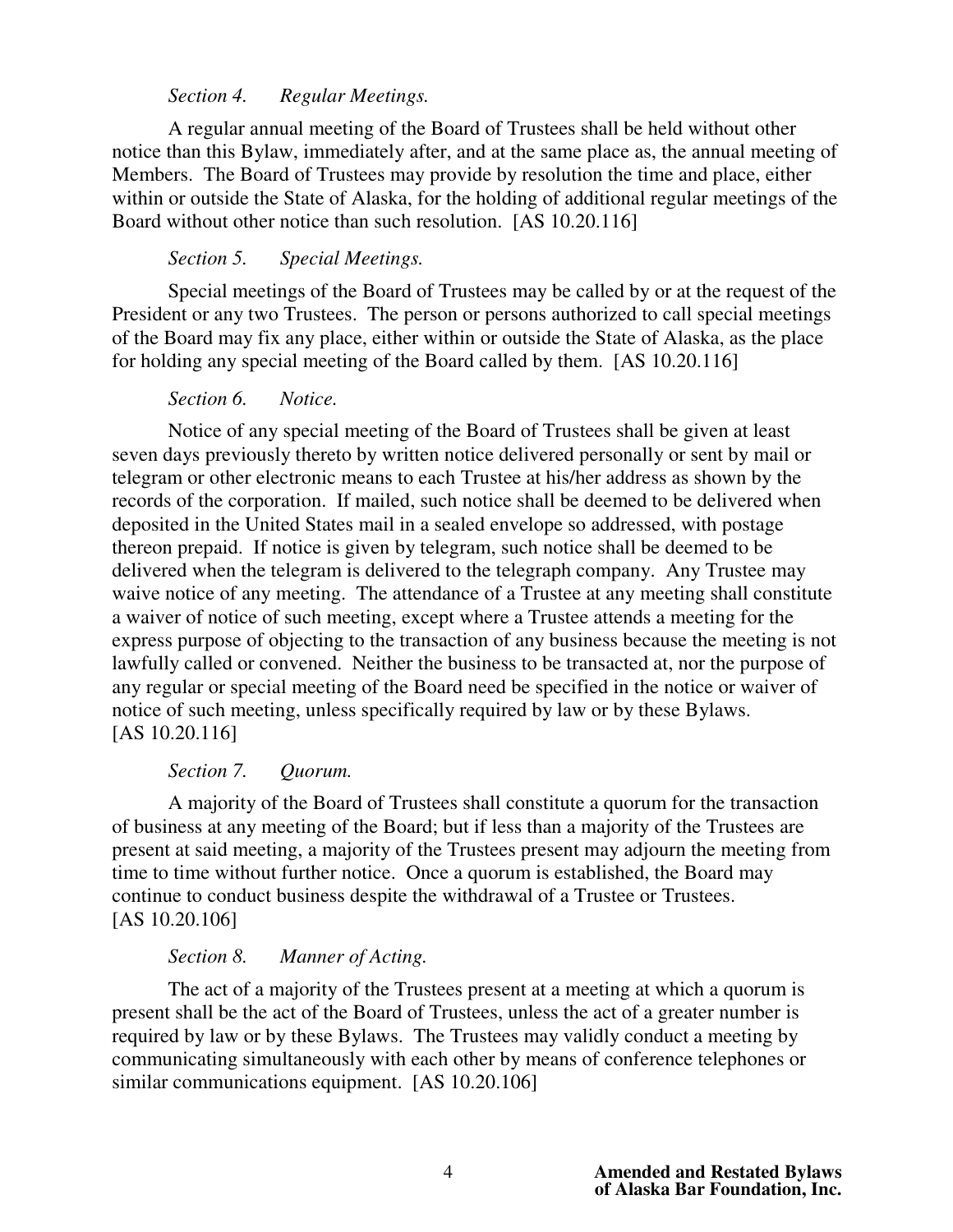#### *Section 9. Vacancies.*

 Any vacancy occurring in the Board of Trustees and any Trusteeship to be filled by reason of an increase in the number of Trustees may be filled by the affirmative vote of a majority of the remaining Trustees, though less than a quorum of the Board of Trustees. A Trustee elected to fill a vacancy shall be elected for the unexpired term of his/her predecessor in office. No vacancy shall continue for longer than six months. [AS 10.20.101]

### *Section 10. Compensation.*

Trustees as such shall not receive any stated salaries for their services, but, by resolution of the Board of Trustees, a fixed sum and expenses of attendance, if any, may be allowed for attendance at each regular or special meeting of the Board; but nothing herein contained shall be construed to preclude any Trustee from serving the corporation in any other capacity and receiving compensation therefor.

### *Section 11. Informal Action by Trustees.*

 Any action required by law to be taken at a meeting of Trustees, or any action which may be taken at a meeting of Trustees, may be taken without a meeting if a consent in writing, setting forth the action so taken, shall be signed by all of the Trustees and transmitted by personal delivery, mail, fax machine or email. [AS 10.20.695]

# **Article V Officers**

# *Section 1. Officers.*

 The officers of the corporation shall be a President, one or more Vice Presidents (the number of whom, which may be zero, shall be determined by the Board of Trustees), a Secretary, a Treasurer, and such other officers as may be elected in accordance with the provisions of this Article. The Board of Trustees may elect or appoint such other officers, including one or more Assistant Secretaries and one or more Assistant Treasurers, as it shall deem desirable, such officers to have the authority and perform the duties prescribed, from time to time, by the Board of Trustees. Any two or more offices may be held by the same person, except the offices of President and Secretary. [AS 10.20.121]

#### *Section 2. Election and Term of Office.*

 The officers of the corporation shall be elected annually by the Board of Trustees at the regular annual meeting of the Board of Trustees. If the election of officers shall not be held at such meeting, such election shall be held as soon thereafter as conveniently may be. New offices may be created and filled at any meeting of the Board of Trustees. Each officer shall hold office until removed or his/her successor shall have been duly elected and qualified. [AS 10.20.121]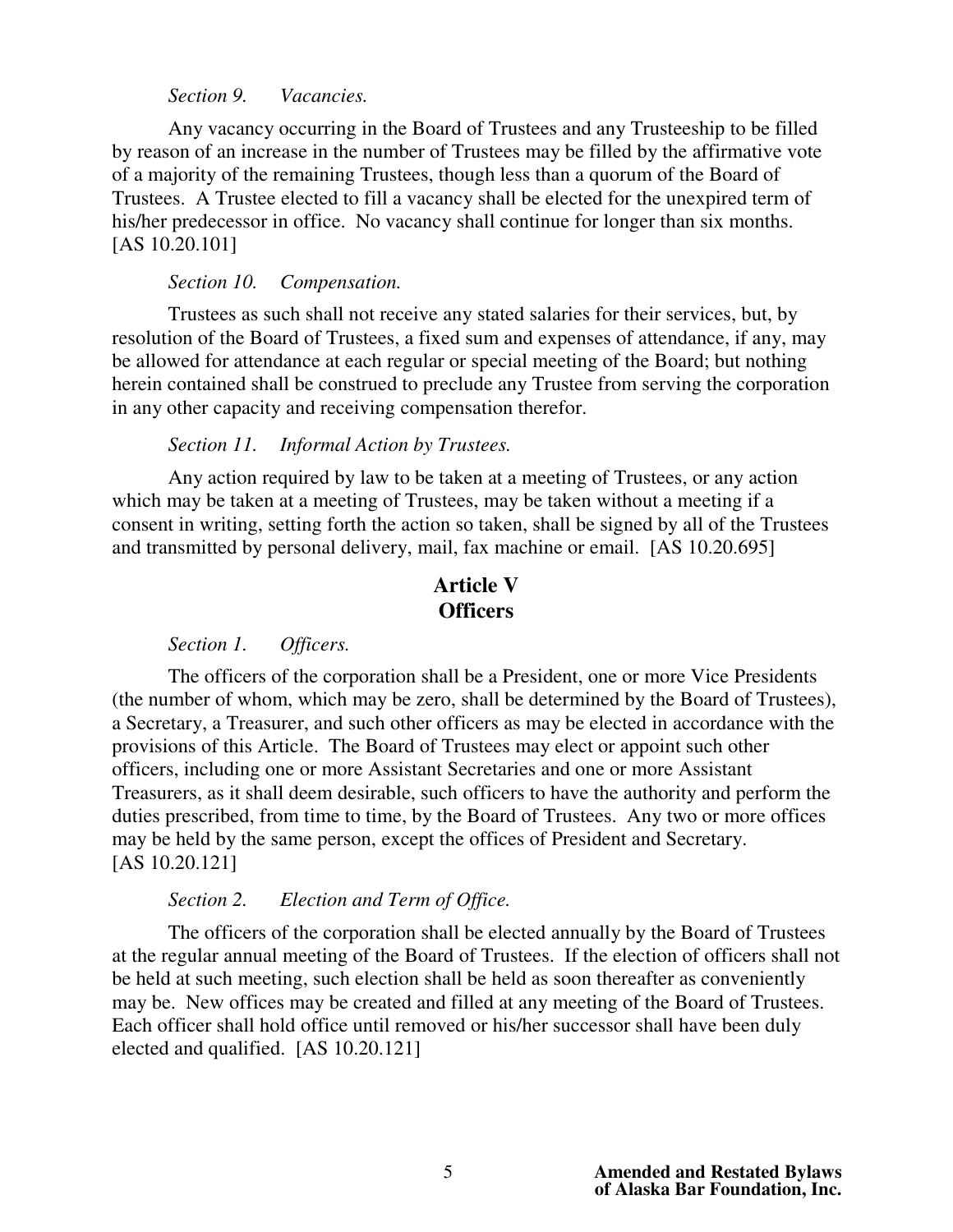## *Section 3. Removal.*

 Any officer elected or appointed by the Board of Trustees may be removed for no cause stated by the Board of Trustees or by the executive committee whenever in its judgment the best interests of the corporation would be served thereby, but such removal shall be without prejudice to the contract rights, if any, of the officer so removed. Election or appointment of an officer or agent does not of itself create contract rights. [AS 10.20.126]

# *Section 4. Vacancies.*

A vacancy in any office because of death, resignation, removal, disqualification, or otherwise may be filled by the Board of Trustees for the unexpired portion of the term.

# *Section 5. President.*

The President shall be the principal executive officer of the corporation and shall in general supervise and control all of the business and affairs of the corporation; shall preside at all meetings of the Members and of the Board of Trustees; may sign, with the Secretary or any other proper officer of the corporation, contracts or other instruments which the Board of Trustees has authorized to be executed, except in cases where the signing and execution thereof shall be expressly delegated by the Board of Trustees or by these Bylaws or by statute to some other officer or agent of the corporation; and, in general, shall perform all duties incident to the office of President and such other duties as may be prescribed by the Board of Trustees from time to time.

# *Section 6. Vice President.*

In the absence of the President or in the event of his/her inability or refusal to act, the Vice President (or in the event there is more than one vice President, the Vice Presidents in the order of their election) shall perform the duties of the President and, when so acting, shall have all the powers of and be subject to all the restrictions upon the President. Any Vice President shall perform such other duties as from time to time may be assigned by the President or by the Board of Trustees.

### *Section 7. Secretary.*

The Secretary, or his or her designee, shall keep or cause to be kept the minutes of the meetings of the Members and of the Board of Trustees and committees having any of the authority of the Board of Trustees in one or more books provided for that purpose; see that all notices are duly given in accordance with the provisions of these Bylaws or as required by law; be custodian of the corporate records of the corporation; keep a register of the name and address of each Member as furnished to the Secretary by such Member; and in general perform all duties incident to the office of Secretary and such other duties as from time to time may be assigned by the President or by the Board of Trustees.

# *Section 8. Treasurer.*

 If required by the Board of Trustees, the Treasurer shall give a bond for the faithful discharge of his/her duties in such sum and with such surety or sureties as the Board of Trustees shall determine. The Treasurer, or his or her designee, shall have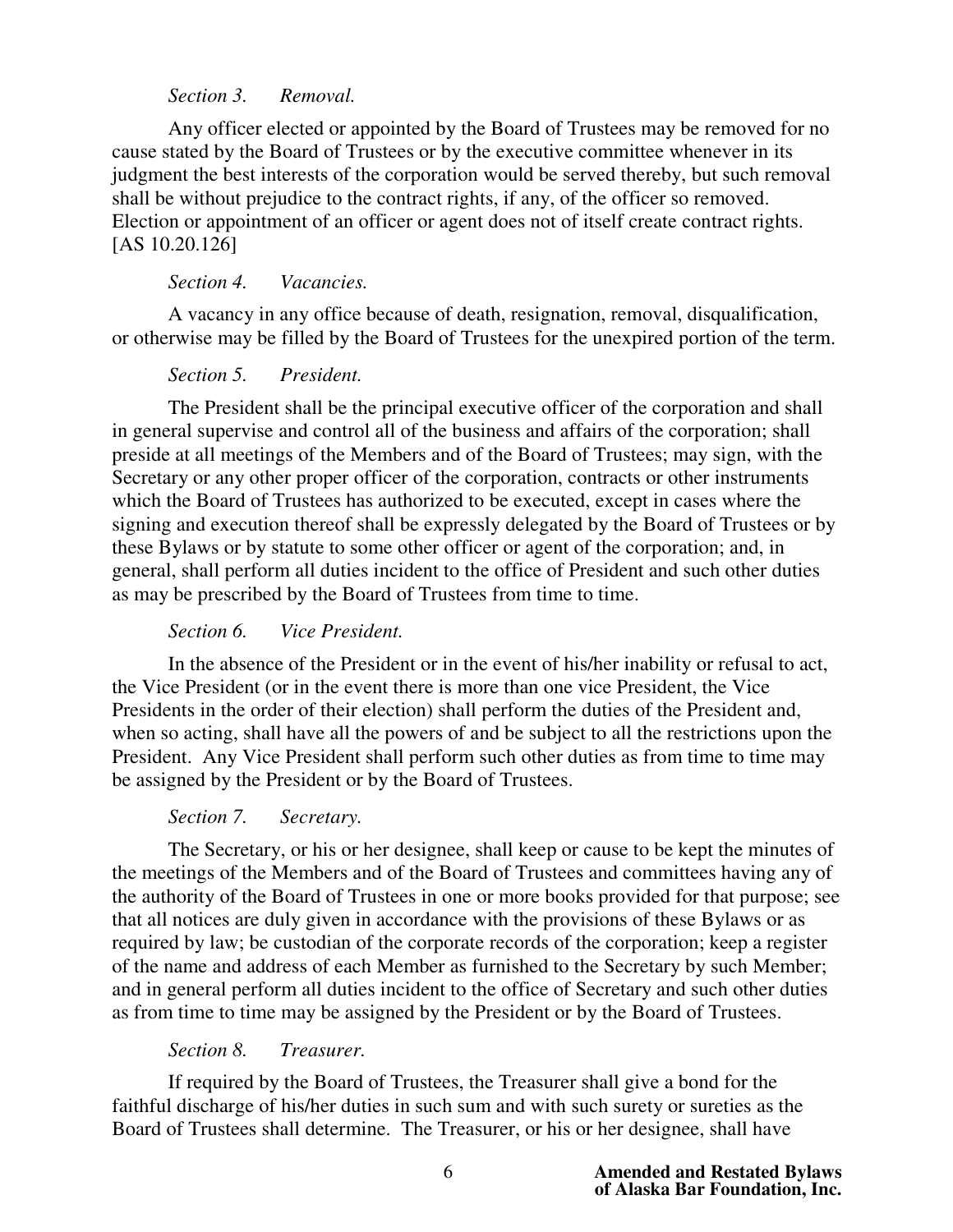charge and custody of and be responsible for all funds and securities of the corporation; receive and give receipts for moneys due and payable to the corporation from any source whatsoever; deposit all such moneys in the name of the corporation in such banks, trust companies or other depositories as shall be selected by the Board of Trustees; and in general perform all the duties incident to the office of Treasurer and such other duties as from time to time may be assigned by the President or by the Board of Trustees.

 Some or all of the duties of the treasurer may be performed, instead, by delegation to and arrangement with the Alaska Bar Association.

# **Article VI Committees**

### *Section 1. Committees of Board.*

 Board of Trustees, by resolution adopted by a majority of the Trustees in office, may designate and appoint one or more committees, each of which shall consist of two or more Trustees, which committees, to the extent provided in said resolution, shall have and exercise the authority of the Board of Trustees in the management of the corporation. No such committee shall have the authority of the Board of Trustees in reference to amending, altering or repealing the Bylaws; electing, appointing or removing any member of any such committee or any Trustee or officer of the corporation; amending the Articles of Incorporation; restating Articles of Incorporation; adopting a plan of merger or adopting a plan of consolidation with another corporation; authorizing the sale, lease, exchange or mortgage of all or substantially all of the property and assets of the corporation; authorizing the voluntary dissolution of the corporation or revoking proceedings therefor; adopting a plan for the distribution of the assets of the corporation; or amending, altering or repealing any resolution of the Board of Trustees which by its terms provides that it shall not be amended, altered or repealed by such committee. The designation and appointment of any such committee and the delegation thereto of authority shall not operate to relieve the Board of Trustees, or any individual Trustee, of any responsibility imposed upon the Board or any Trustee by law. [AS 10.20.111]

## *Section 2. Other Committees.*

Other committees not having and exercising the authority of the Board of Trustees in the management of the corporation may be appointed in such manner as may be designated by a resolution adopted by a majority of the Trustees present at a meeting at which a quorum is present. Except as otherwise provided in such resolution, the President of the corporation shall appoint the members thereof. Any member thereof may be removed, without cause stated, by the person or persons authorized to appoint such member whenever, in the judgment of the appointing authority, the best interests of the corporation shall be served by such removal.

### *Section 3. Term of Office.*

 Each member of a committee shall continue as such until the next annual meeting of the Board of Trustees and until his/her successor is appointed, unless the committee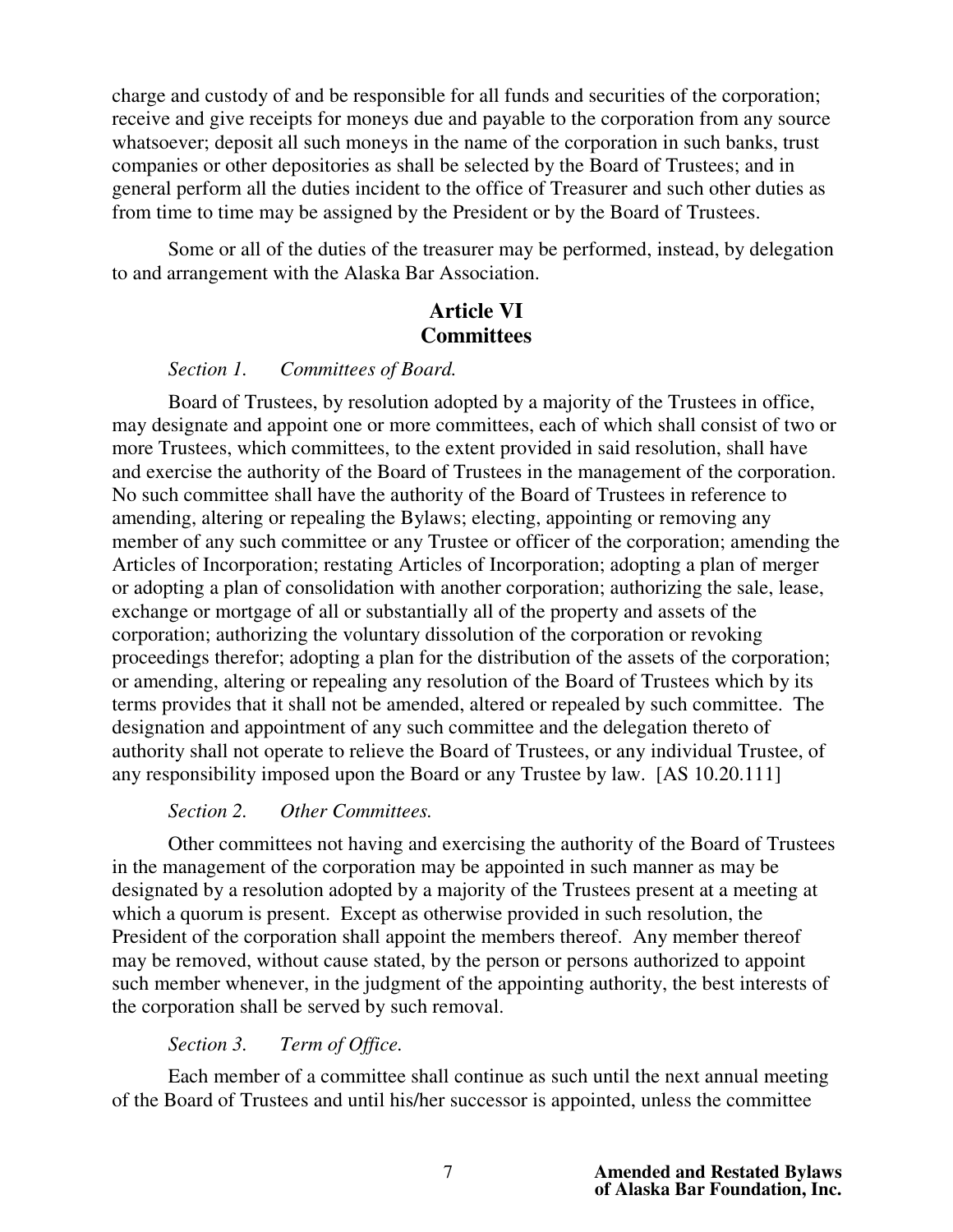shall be sooner terminated, or unless such member be removed from such committee, or unless such member shall cease to qualify as a member thereof.

*Section 4. Chairperson.*

 One member of each committee shall be appointed chairperson by the person or persons authorized to appoint the members thereof.

*Section 5. Vacancies.*

Vacancies in the membership of any committee may be filled by appointments made in the same manner as provided in the case of the original appointments.

*Section 6. Quorum.*

Unless otherwise provided in the resolution of the Board of Trustees designating a committee, a majority of the whole committee shall constitute a quorum and the act of a majority of the members present at a meeting at which a quorum is present shall be the act of the committee.

*Section 7. Rules.*

 Each committee may adopt rules for its own government not inconsistent with these Bylaws or with rules adopted by the Board of Trustees.

# **Article VII Contracts, Checks, Deposits, and Funds**

*Section 1. Contracts.*

The Board of Trustees may authorize any officer or officers, agent or agents of the corporation, in addition to the officers so authorized by these Bylaws, to enter into any contract or execute and deliver any instrument in the name of and on behalf of the corporation, and such authority may be general or confined to specific instances.

*Section 2. Checks, Drafts, Etc.*

All checks, drafts or orders for the payment of money, notes or other evidences of indebtedness issued in the name of the corporation, shall be signed by such officer or officers, agent or agents of the corporation and in such manner as shall from time to time be determined by resolution of the Board of Trustees. In the absence of such determination by the Board of Trustees, such instruments shall be signed by the Treasurer or an Assistant Treasurer and countersigned by the President or a Vice President of the corporation.

*Section 3. Deposits.*

 All funds of the corporation shall be deposited from time to time to the credit of the corporation in such banks, trust companies or other depositories as the Board of Trustees may select.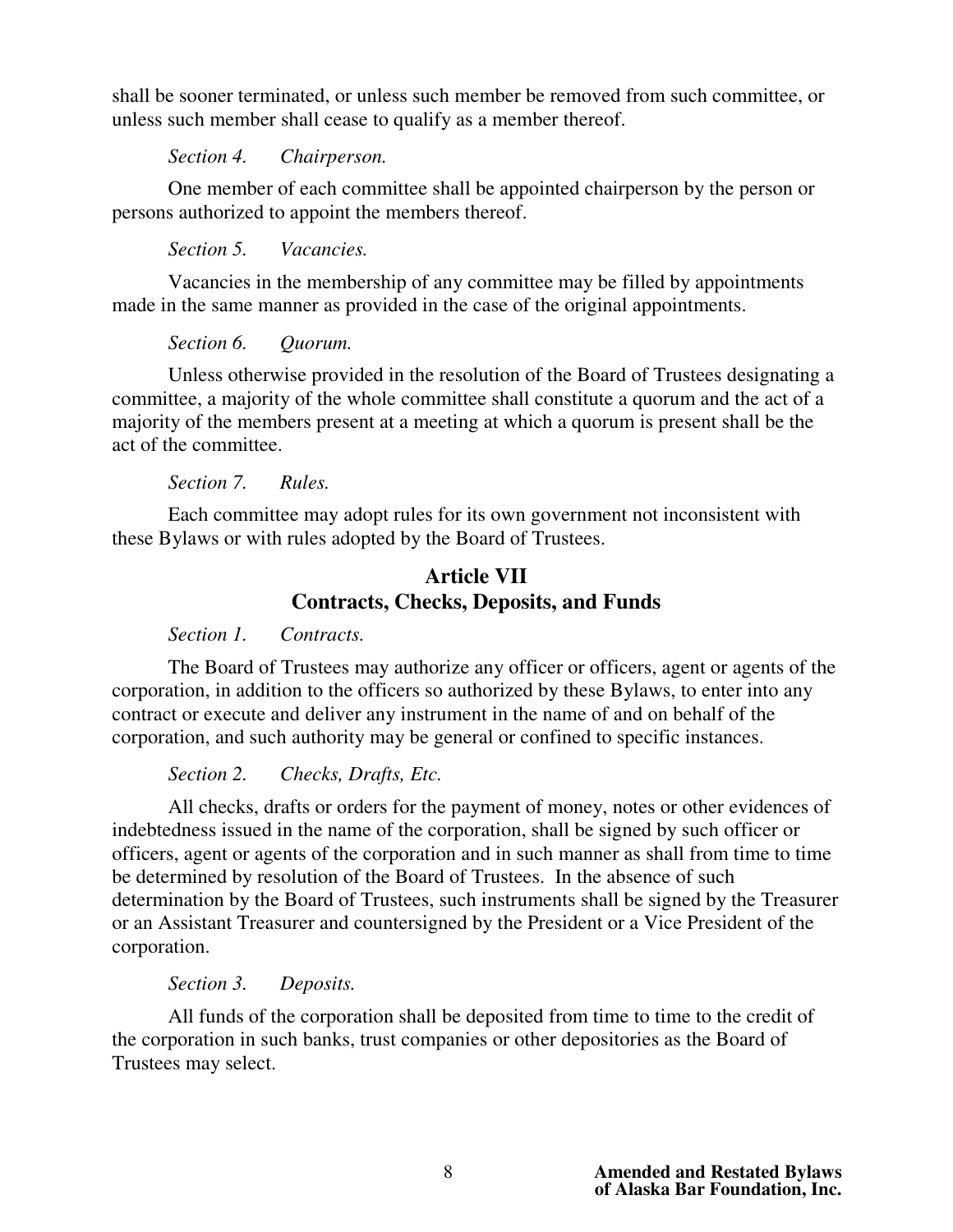*Section 4. Gifts.*

The Board of Trustees may accept on behalf of the corporation any contribution, gift, bequest or devise for the general purposes or for any specific purpose of the corporation.

# **Article VIII Books and Records**

The corporation shall keep correct and complete books and records of account and shall also keep minutes of the proceedings of its Members, Board of Trustees and committees having any of the authority of the Board of Trustees, and shall keep at its registered or principal office a record giving the names and addresses of the Members entitled to vote. All books and records of the corporation may be inspected by any Member, or his agent or attorney, for any proper purpose at any reasonable time. [AS] 10.20.131]

# **Article IX Fiscal Year**

 The fiscal year of the corporation shall begin on the 1st day of January and end on the 31st day of December in each year.

# **Article X Indemnification**

### *Section 1. Non-Derivative Actions.*

 Subject to the provisions of Sections 3, 5 and 6 below, the corporation shall defend, indemnify and hold financially harmless any person who was or is a party or is threatened to be made a party to any threatened, pending or completed action, suit or proceeding, whether civil, criminal, administrative or investigative (other than an action by or in the right of the corporation) by reason of or arising from the fact that the person is or was a director/trustee, officer, employee or agent of the corporation, or is or was serving at the request of the corporation as a director, trustee, officer, employee, agent, partner or trustee of another corporation, partnership, joint venture, trust or other enterprise, against costs and expenses (including attorney's fees) of said suit, action or proceeding, judgments, fines, and amounts paid in settlement actually and reasonably incurred in connection with the action, suit or proceeding if

 (i) the person acted in good faith and in a manner the person reasonably believed to be in or not opposed to the best interests of the corporation and, with respect to a criminal action or proceeding, did not know and had no reasonable cause to believe the conduct was unlawful, or

 (ii) the person's act or omission giving rise to such action, suit or proceeding is ratified, adopted or confirmed by the corporation or the benefit thereof received by the corporation.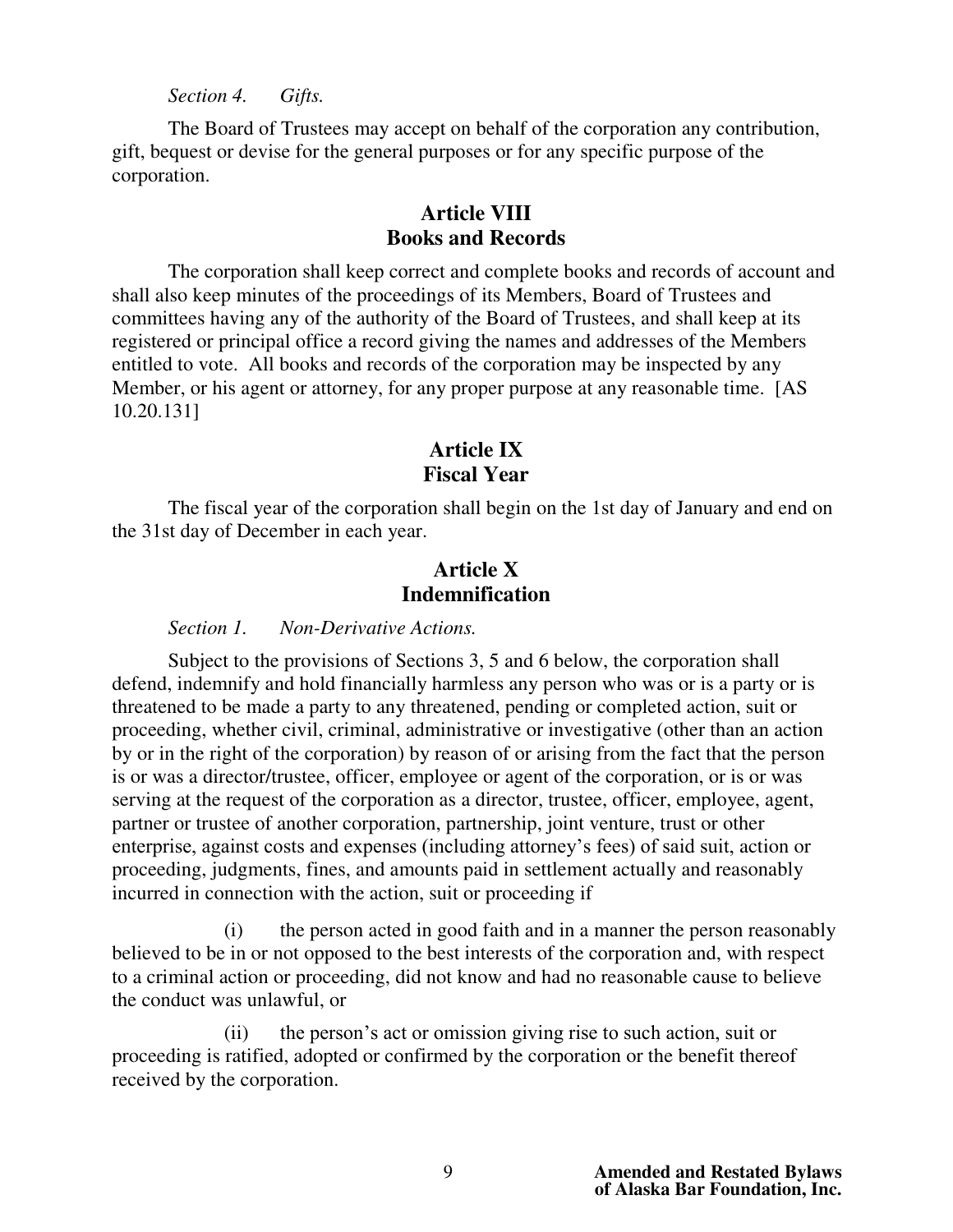The termination of any action, suit or proceeding by judgment, order, settlement, conviction, or upon a plea of nolo contendere or its equivalent, shall not of itself create a presumption, and settlement shall not constitute any evidence, that the person did not act in good faith and in a manner which the person reasonably believed to be in or not opposed to the best interests of the corporation and, with respect to a criminal action or proceeding, did not know and had no reasonable cause to believe that the conduct was unlawful.

## *Section 2. Derivative Actions.*

 Subject to the provisions of Sections 3, 5 and 6 below, the corporation shall defend, indemnify and hold financially harmless any person who was or is a party or is threatened to be made a party to any threatened, pending or completed action or suit by or in the right of the corporation to procure a judgment in its favor by reason of or arising from the fact that the person is or was a director/trustee, officer, employee or agent of the corporation, or is or was serving at the request of the corporation as a director, officer, employee, agent, partner or trustee of another corporation, partnership, joint venture, trust or other enterprise against costs and expenses (including attorney fees) actually and reasonably incurred in connection with the defense or settlement of such action or suit if

(i) the person acted in good faith and in a manner the person reasonably believed to be in or not opposed to the best interests of the corporation, or

(ii) the person's act or omission giving rise to such action or suit is ratified, adopted or confirmed by the corporation or the benefit thereof received by the corporation.

 No indemnification shall be made in respect of any claim, issue or matter as to which such person as a trustee shall have been adjudged to be liable for (a) a breach of a director/trustee's duty of loyalty to the corporation; (b) acts or omissions not in good faith or that involve intentional misconduct or a knowing violation of law; or (c) a transaction from which a director/trustee derives an improper personal benefit, unless, and only to the extent that, the court in which the action or suit was brought, shall determine upon application that, despite the adjudication of liability, but in view of all the circumstances of the case, the person is fairly and reasonably entitled to indemnity for the expenses which the court considers proper.

### *Section 3. Denial of Right to Indemnification.*

 Subject to the provisions of Sections 5 and 6 below, defense and indemnification under Sections 1 and 2 of this Article automatically shall be made by the corporation unless it is expressly determined that defense and indemnification of the person is not proper under the circumstances because the person had not met the applicable standard of conduct set forth in Sections 1 or 2 of this Article. The person shall be afforded a fair opportunity to be heard as to such determination. Defense and indemnification payment may be made, in the case of any challenge to the propriety thereof, subject to repayment upon ultimate determination that indemnification is not proper.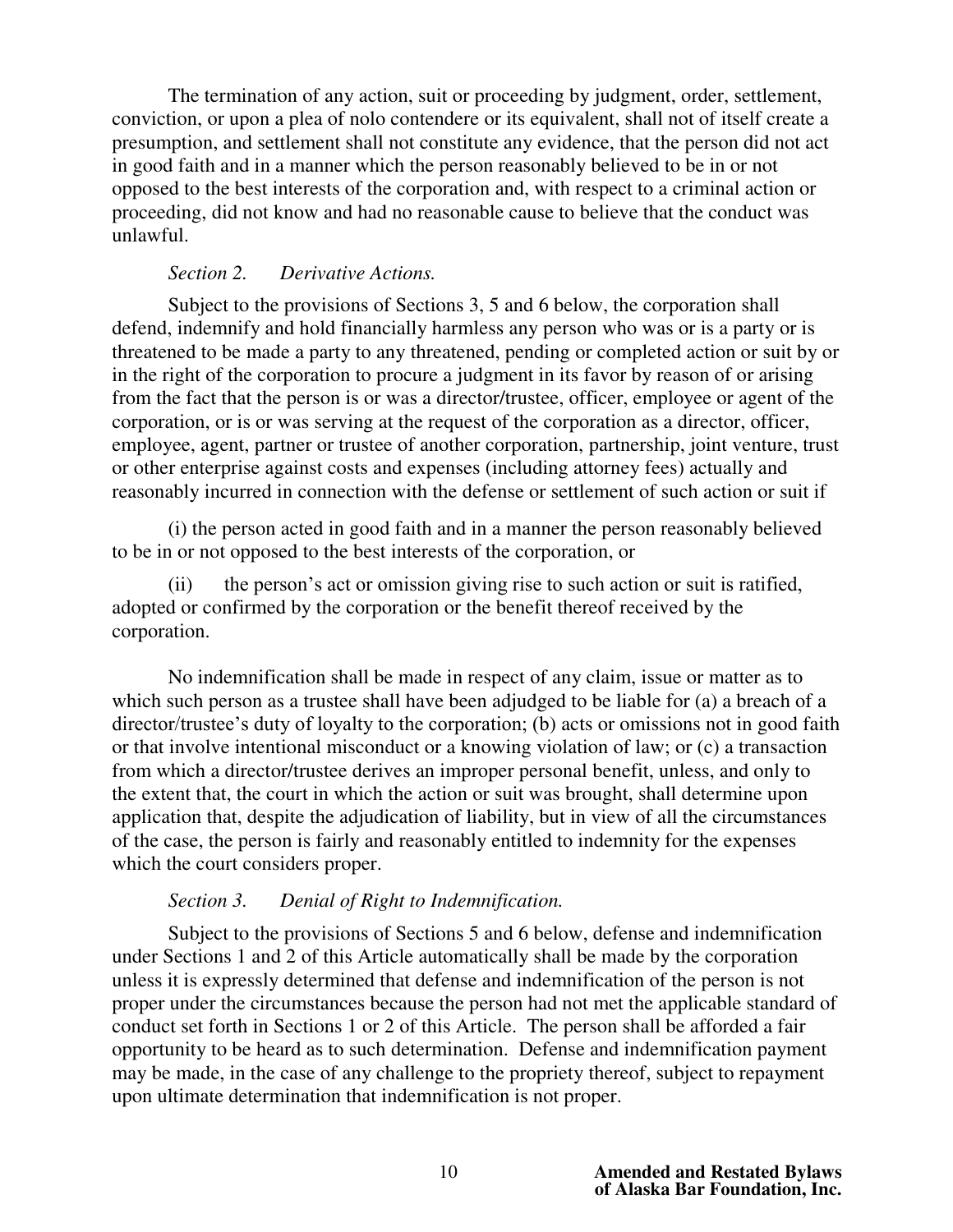### *Section 4. Determination.*

The determination described in Section 3 shall be made

 (i) by the Board of Trustees by a majority vote of a quorum consisting of Trustees who were not parties to the action or proceeding, or

 (ii) if such quorum is not obtainable, or, even if obtainable a quorum of disinterested Trustees so directs, by independent legal counsel in a written opinion.

### *Section 5. Successful Defense.*

Notwithstanding any other provisions of Sections 1, 2, 3 or 4 of this Article, but subject to the provisions of Section 6 below, if a person is successful on the merits or otherwise in defense of any action, suit or proceeding referred to in Sections 1 or 2 of this Article, or in defense of any claim, issue or matter therein, the person shall be indemnified against costs and expenses (including attorney fees) actually and reasonably incurred in connection therewith.

### *Section 6. Condition Precedent to Indemnification.*

 Any person who desires to receive defense and indemnification under this Article shall notify the corporation reasonably promptly that the person has been named a defendant to an action, suit or proceeding of a type referred to in Sections 1 or 2 and that the person intends to rely upon the right of indemnification described in this article. The notice shall be in writing and mailed via registered or certified mail, return receipt requested, to the President of the corporation at the executive offices of the corporation or, in the event the notice if from the President, to the Secretary of the corporation. Notice need not be given when the corporation is otherwise notified by being named a party to the action.

### *Section 7. Insurance.*

At the discretion of the Board of Trustees, the corporation may purchase and maintain insurance on behalf of any person who is or was a director/trustee, officer, employee or agent of the corporation, or is or was serving at the request of the corporation as a director, officer, employee, agent, partner or trustee of another corporation, partnership, joint venture, trust or other enterprise against any liability asserted against or incurred by the person in any such capacity, or arising out of the person's status as such, whether or not the corporation would have the power to defend and indemnify the person against such liability under the provisions of this Article.

### *Section 8. Former Officers, Trustees, Etc.*

The indemnification provisions of this Article shall be extended to a person who has ceased to be a director/trustee, officer, employee or agent as described above and shall inure to the benefit of the heirs, personal representatives, executors and administrators of such person.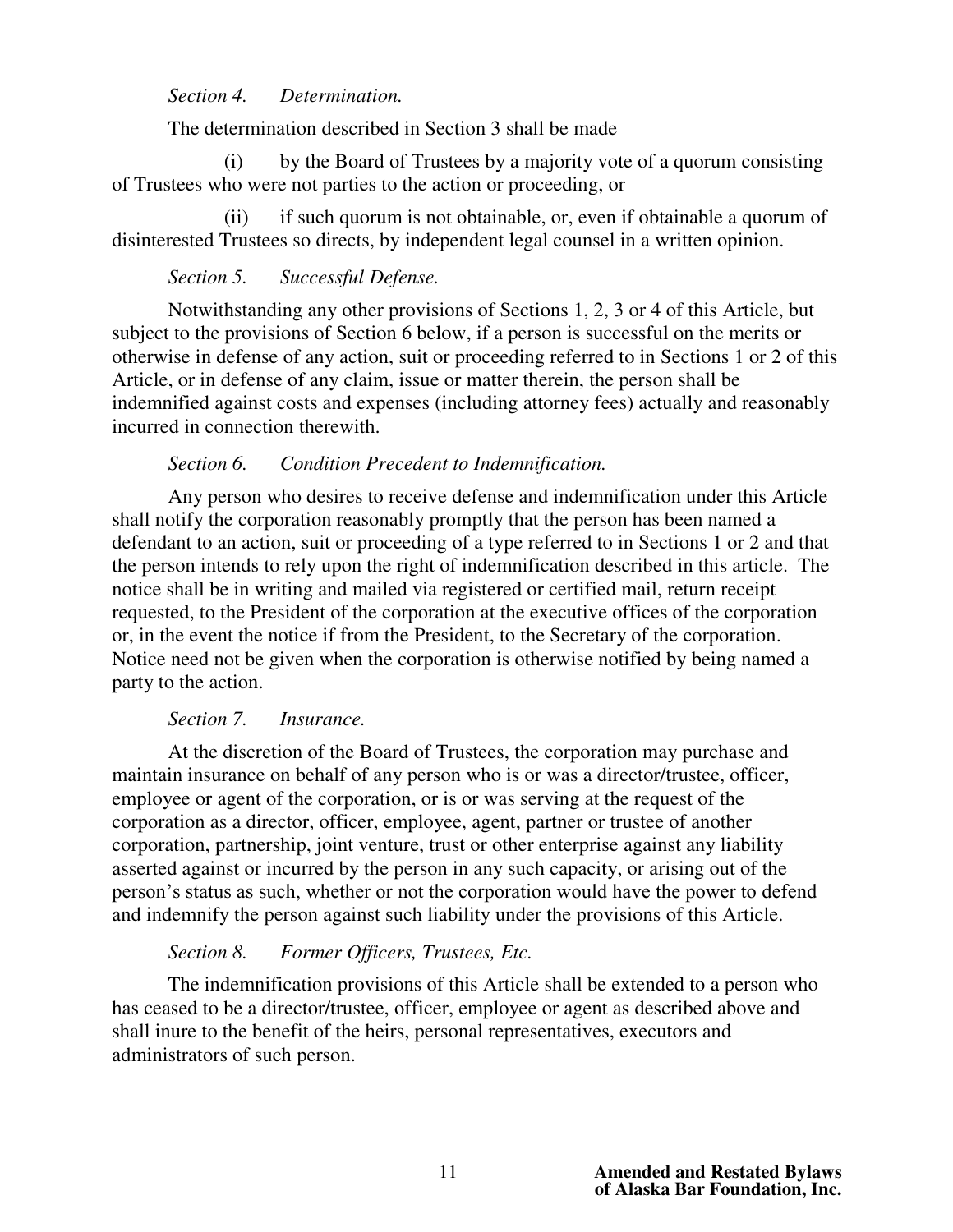### *Section 9. Purpose and Exclusivity.*

 The defense and indemnification referred to in the various sections of this Article shall be deemed to be in addition to and not in lieu of any other rights to which those defended and indemnified may be entitled under any statute, rule of law or equity, agreement, vote of the Members or Board of Trustees, or otherwise. The purpose of this Article is to augment, pursuant to AS 10.06.490(f), the provisions of AS 10.20.011(14), and the other provisions of AS 10.06.490.

### *Section 10. Limitation of Liability.*

 If set forth in the Articles of Incorporation, no director/trustee of this corporation shall have any personal liability to the corporation for monetary damages for the breach of fiduciary duty as a director/trustee except as provided in AS 10.20.151(d) and (e).

#### *Section 11. Trustee Reliance.*

In acting for the corporation and unless the Trustee has knowledge concerning the matter in question that makes reliance unwarranted, Trustees may rely upon information, opinions, reports or statements, including financial statements and data prepared by (1) officers, employees and agents of the corporation whom the Trustee believes to be reliable and competent in the matters presented, (2) counsel, public accountants or other persons as to matters that the Trustee reasonably believes to be within the person's professional or expert competence, and (3) committees of the Board as to matters within the authority of the committee which the Trustee believes to merit confidence. [AS 10.20.056]

## **Article XI Seal; Shares of Stock; Loans**

*Section 1. Seal.* 

The corporation shall have no seal. [AS 10.20.056]

 *Section 2. Shares of Stock.* 

The corporation may not have or issue shares of stock or pay dividends. [AS 10.20.136]

 *Section 3. Loans.*

The corporation may not make loans to its officers or trustees. [AS 10.20.690]

# **Article XII Waiver of Notice**

 Whenever any notice is required to be given under the provisions of the Alaska Nonprofit Corporation Act or under the provisions of the Articles of Incorporation or the Bylaws of the corporation, a waiver thereof in writing signed by the person or persons entitled to such notice, whether before or after the time stated therein, shall be deemed equivalent to the giving of such notice. [AS 10.20.690]